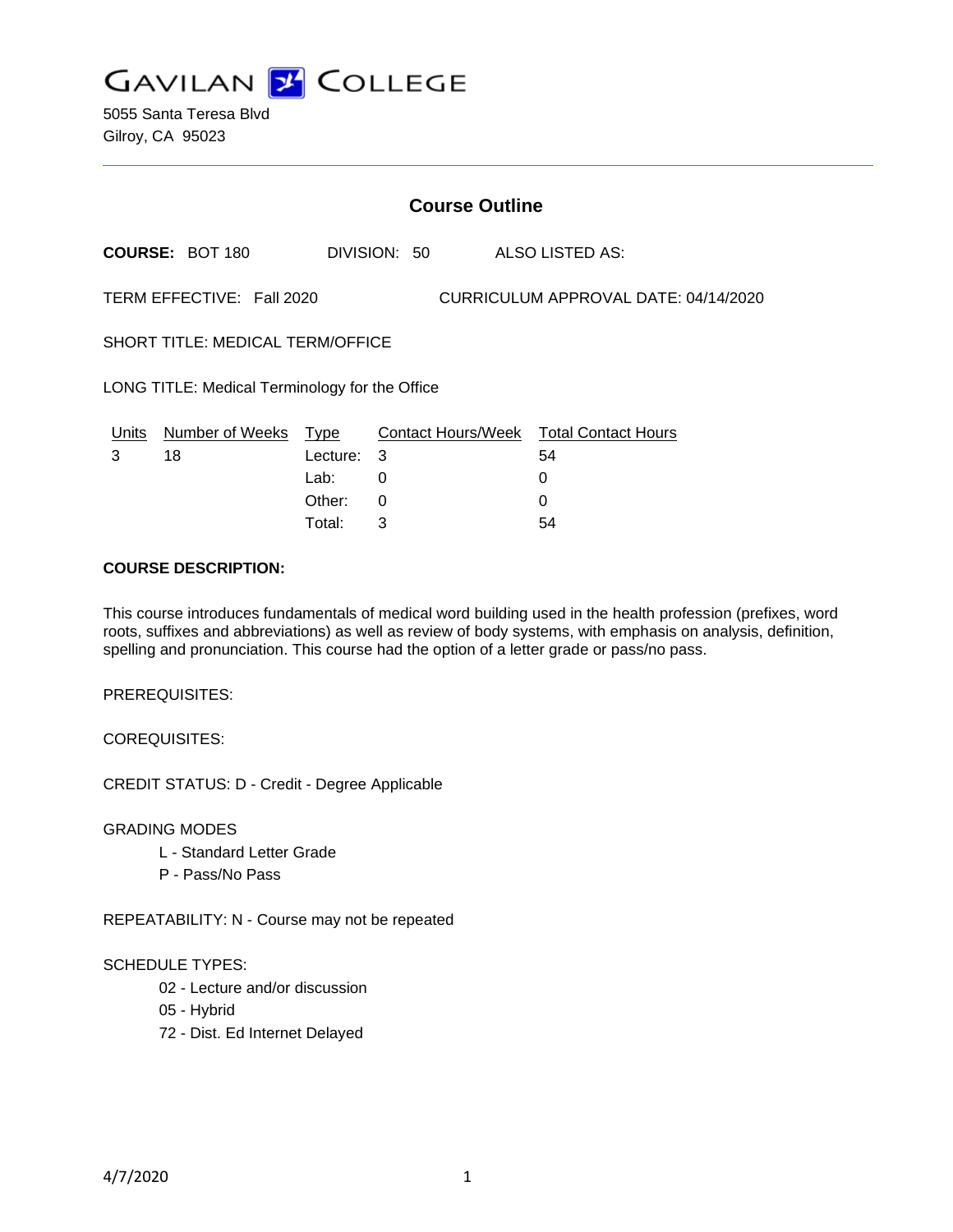## **STUDENT LEARNING OUTCOMES:**

By the end of this course, a student should:

1. Identify word parts consisting of suffixes, prefixes, and root words to appropriately spell, define, and pronounce medical terms.

2. Locate and identify anatomical landmarks germane to each body system.

## **CONTENT, STUDENT PERFORMANCE OBJECTIVES, OUT-OF-CLASS ASSIGNMENTS**

Curriculum Approval Date: 04/14/2020 9 HOURS Basic medical terminology and word structure Introduction and basic medical words Surgical procedures Medical conditions and disease Medical instruments and machines Performance objectives Correctly identify and list word parts consisting of suffixes, prefixes, and root words found in each chapter. List medical terms and their meanings. 9 HOURS Medical specialists and specialties Plural endings Additional prefixes Additional suffixes and root words Performance objectives Build medical terms using word parts. Correctly spell medical terms 9 HOURS Bacteria, colors and review Directional, positional, and numerical terms Additional terms General abbreviations Performance objectives Appropriately spell, define, and pronounce all medical terms covered. Explain directional, positional, and numerical terms. Provide abbreviations for matching terms and vice versa. 10 HOURS Diagnostic and laboratory abbreviations Basic pharmacology Body systems terminology Structure of the body Integumentary system Performance objectives Use medical terminology properly in context. Provide matching terms for abbreviations and vice versa. Correctly locate and identify anatomical landmarks germane to each lecture.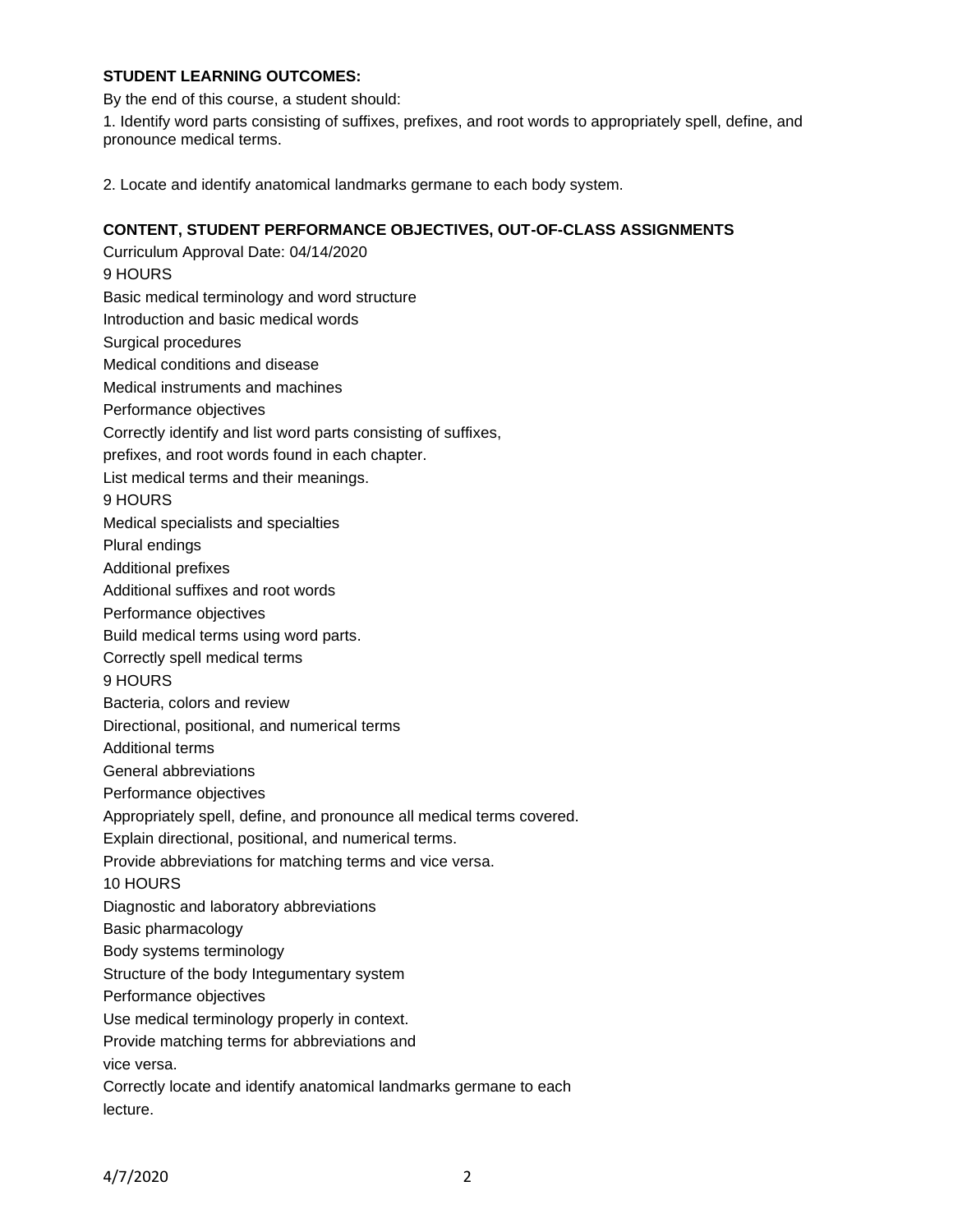# 12 HOURS Musculoskeletal system Cardiovascular system Respiratory system Gastrointestinal system Performance objectives Correctly locate and identify anatomical landmarks germane to each lecture. Appropriately spell, define, and pronounce all medical terminology covered. 3 HOURS Urinary system Female and male reproductive systems Nervous system and psychiatric terms Sense organs and endocrine system Performance objectives: Correctly locate and identify anatomical landmarks germane to each lecture. Apply medical terminology properly in context. 2 HOURS Final exam

## **METHODS OF INSTRUCTION:**

lectures, projects, guest speakers, class tours, audio and video tapes

## **OUT OF CLASS ASSIGNMENTS**

Required Outside Hours: 108 Assignment Description: HOMEWORK ASSIGNMENTS: Each week the student will read assigned chapters and complete appropriate assignments to meet the oneto-two lecture out-of-class standard.

#### **METHODS OF EVALUATION:**

Writing assignments Percent of total grade: 20.00 % Writing assignments: 20% - 60% Written homework Reading reports Essay exams Problem-solving assignments Percent of total grade: 30.00 % Problem-solving demonstrations: 20% - 60% Homework problems Quizzes Exams Skill demonstrations Percent of total grade: 30.00 % Skill demonstrations: 20% - 60% Class performance Performance exams Objective examinations Percent of total grade: 20.00 % Objective examinations: 20% - 60% Multiple choice True/false Matching items Completion

#### **REPRESENTATIVE TEXTBOOKS:**

Rice, Jane. Medical Terminology for Health Care Professionals. Pearson,2017. ISBN: 978-0134495347 Reading Level of Text, Grade: Reading level of text, Grade: 12th Verified by: Verified by:MS Word